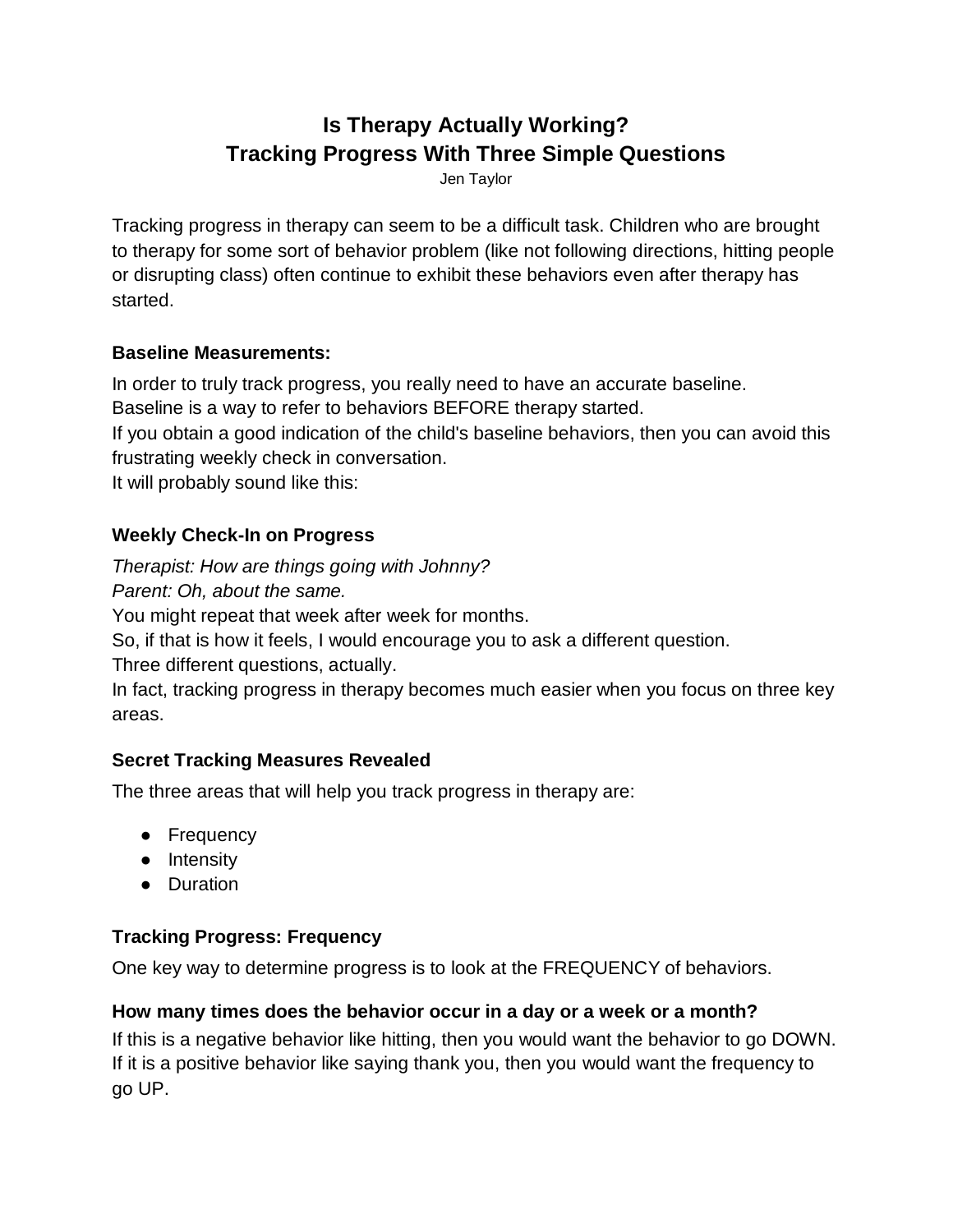So, when a parent comes in a says, "Johnny is still hitting" that is a true statement and a parent might feel frustrated.

But if the FREQUENCY of hitting went down from 3 times per day to even twice a day, then the child is making progress! And over the course of therapy, it should continue to go down in frequency to just maybe once in a month. And then to zero.

### **Tracking Progress: Intensity**

The second measure of progress in therapy is to look at the INTENSITY of behaviors.

#### **How strong is the behavior?**

This is usually done with some type of rating scale. Again, if this is a negative behavior, you want the intensity to go DOWN. If it is a positive behavior, you want the intensity to go UP.

So, you might look at the intensity of a meltdown and rate it on a scale of 1-10. 10 being the most intense ever and 1 being very mild. If Johnny's tantrums are typically an 8 or 9 and now they are about a 5 or 6, then he is making progress.

### **Tracking Progress: Duration**

A third way to measure progress is to look at the DURATION of a behavior.

#### **How long does the behavior last?**

Remember the pattern, negative behaviors should go DOWN in duration and positive behaviors should go UP.

If the child is having meltdowns, were they usually 30 minutes and now they are only ten? That is progress.

### **Putting All Three Together**

For some behaviors, you might be looking at only one of those three areas. But for many behaviors, you can track all three and hopefully notice a trend across the board.

### **Final Thoughts:**

So, I encourage you to really think about the baseline behaviors. Where did you start from? And what is the frequency, intensity and duration of a behavior that you are working on now?

And don't try to change everything at once. Start with ONE or TWO (at most) behaviors. If you start to see a change in those three areas, then you are seeing progress.